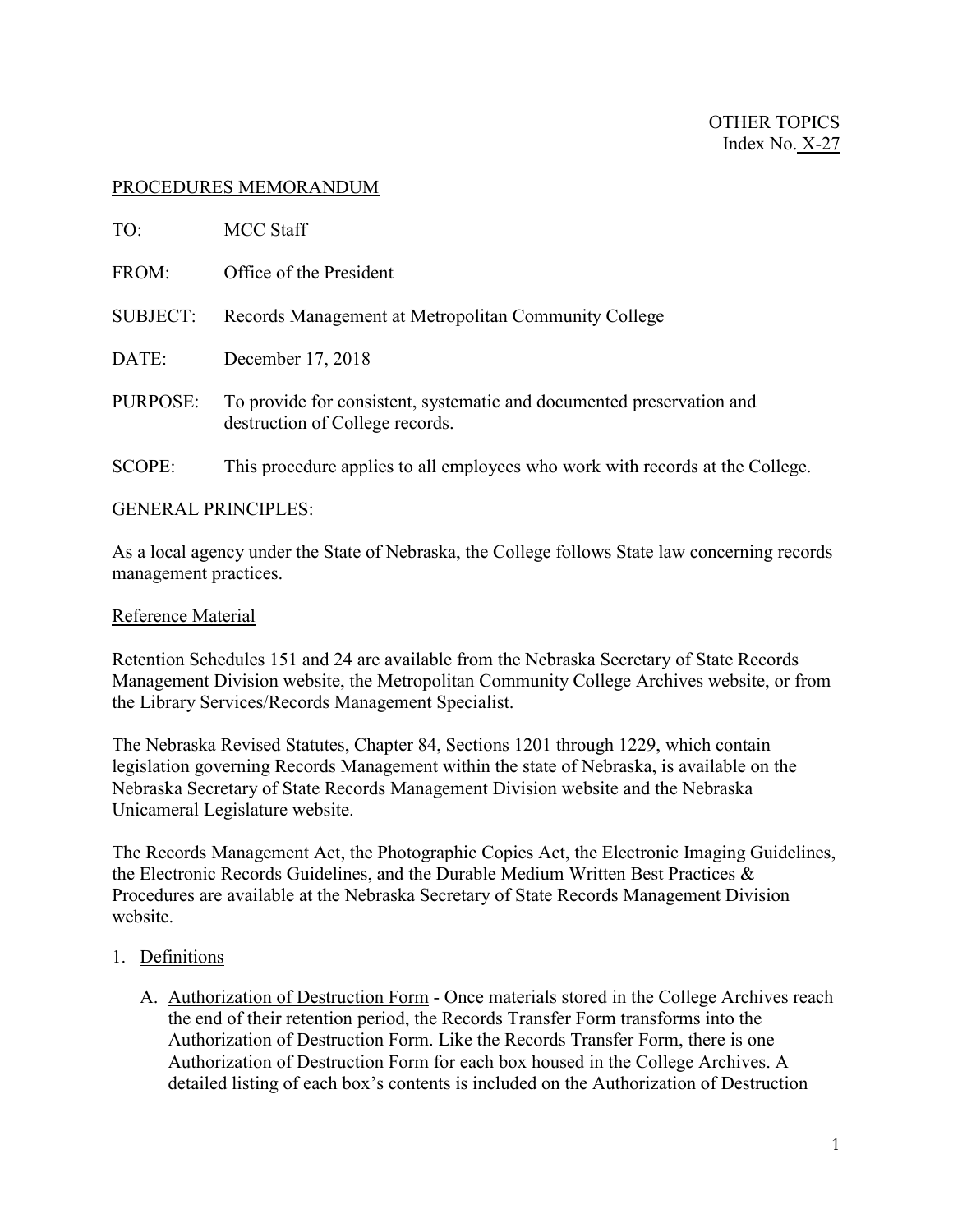Form. This form is used in conjunction with the Certificate of Destruction Notice during the records' destruction process.

- B. Certificate of Destruction Notice The official coversheet used during the destruction process to obtain authorization and track the destruction of boxed materials stored in the College Archives. This form contains a list of the boxes that have reached the end of their retention period, along with a brief description of the boxes' contents, for each originating department. This form is used in conjunction with the Authorization of Destruction Form during the records' destruction process.
- C. College Archives Coordination Team Collectively, departmental employees who serve as processing liaisons between the College Archives and their respective College areas and ensure implementation of the College's Records Retention Schedule.
- D. College Archives Executive Team Collectively, college area leaders who work with the Library Services/Records Management Specialist to update and ensure compliance with the College's Records Retention Schedule.
- E. College Record Any book, document, paper, photograph, microfilm, sound or video recording, electronic, optical, or magnetic storage medium (e.g. USB flash drive, CD, VHS, etc.), or other material regardless of physical form or characteristics created or received by the College, any of its officers or employees in the transaction of public business.
- F. Electronic Record An analog or digital record created, generated, sent, communicated, received, or stored by electronic means, including, but not limited to, e-mail, e-mail attachments, electronic fax, electronic data interchange, electronic recordkeeping systems and electronic databases. Electronic messages should be handled as records. There is no single retention period for all electronic messages. Retention and disposition of electronic messages depend on the function and content of the individual message. Electronic messages should be managed by the end-user (anyone who creates or receives electronic messages). Each individual is responsible for managing electronic records that are a part of his or her electronic messaging system according to Retention Schedule 151. The College Archives is equipped to receive and store electronic records on USB flash drive, CD-ROM, DVD, and other electronic medium.
- G. Non-Record Stocks of printed or reproduced documents that are kept for supply purposes where file copies have been retained for record purposes, including drafts, worksheets, informal notes, duplicate copies or library materials (books, periodicals, newspapers, etc.) preserved solely for reference purposes.
- H. Records Contact Person A position within a department or work area identified as a resource person for departmental filing rules, retention questions, etc.. This person will work with the Library Services/Records Management Specialist to help monitor and maintain proper records management practices at the College. This person may be a member of the College Archives Coordination Team or the College Archives Executive Team.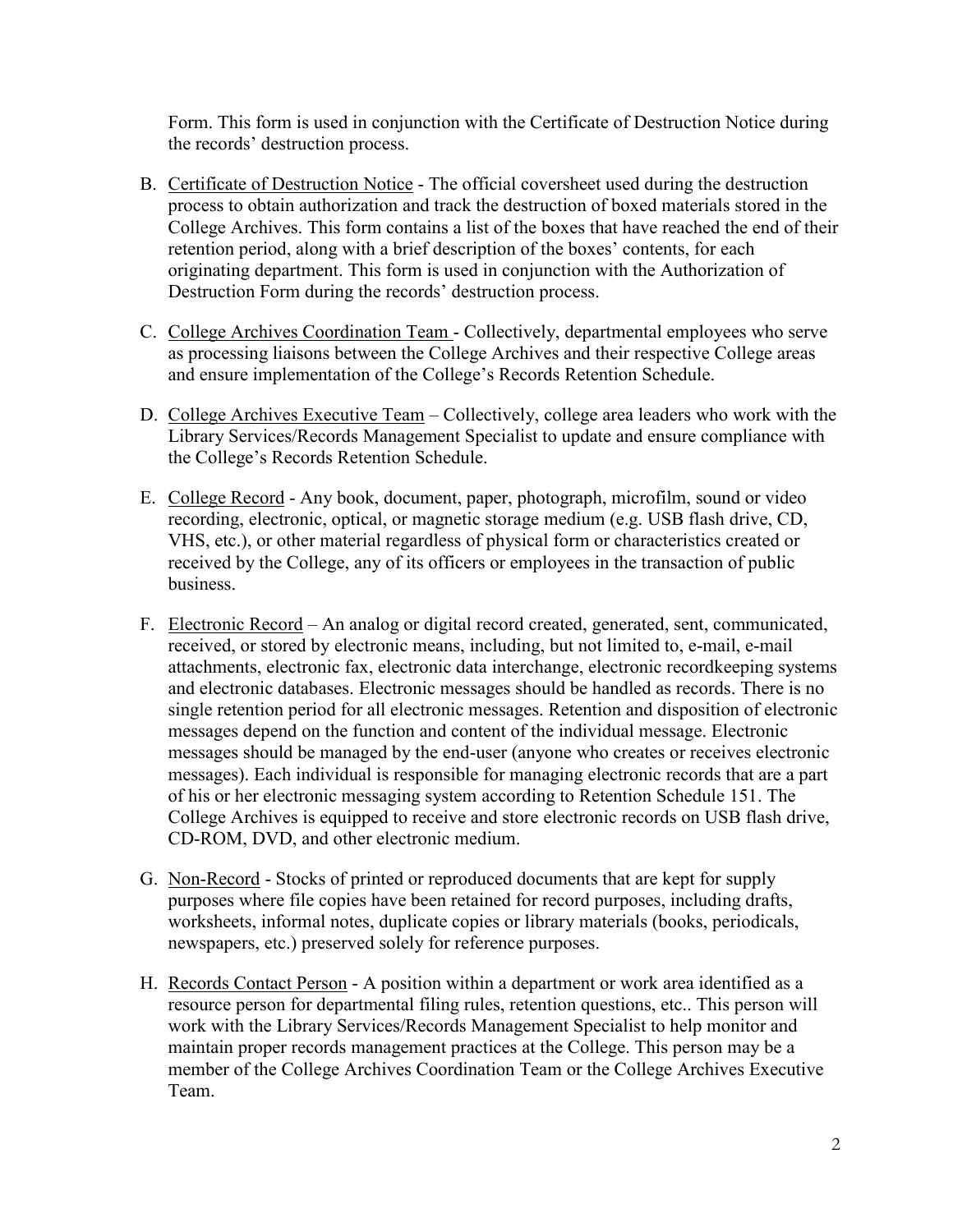- I. Records Disposition Report A form required by the Nebraska Secretary of State Records Management Division to document the destruction of records in accordance with approved retention schedules. The Records Disposition Report is available at the back of Retention Schedule 151 or from the Library Services/Records Management Specialist.
- J. Records Transfer Form A form required when submitting and transferring materials to the College Archives. Each box housed in the College Archives contains a Records Transfer Form, which lists department ownership information and the contents of the box. This form is later used as the Authorization of Destruction Form to secure permission from the originating department to destroy the archived material when the records reach the end of their retention period. The Record Transfer Form is available on the College's Forms Bank or from the Library Services/Records Management Specialist.
- K. Retention Period The length of time during which records must be kept before final disposition. The retention period for a record applies to the record regardless of the medium in which it is maintained. Different retention schedules can have different requirements on the same types of records. College departments should use the retention periods recommended in Retention Schedule 151 and Retention Schedule 24, as the retention periods in these schedules have been examined and approved by the Nebraska Secretary of State, the Nebraska State Auditor, and the Nebraska State Archivist. Retention periods found in Retention Schedule 151 take precedence over those found in Retention Schedule 24. If no retention can be found for a particular record in Retention Schedule 151 or Retention Schedule 24, then the retention of this record is considered "permanent" until another retention is assigned to the record in a subsequent edition of Retention Schedule 151.
- L. Retention Schedule A document that identifies the records created or received and maintained by employees in the course of College business, the retention periods, and other records disposition information that the records management program may require. The College has its own records retention schedule, Retention Schedule 151. If a retention cannot be found within Retention Schedule 151, the College then makes reference to Retention Schedule 24, the General Records for Local Agencies' retention schedule. The acronym for Retention Schedule 151 is RS 151 and the acronym for Retention Schedule 24 is RS 24.
- M. Retention Schedule 151 The retention and disposition schedule for records at Metropolitan Community College. The Nebraska Secretary of State Records Management Division approved the College's Retention Schedule 151 after careful examination and evaluation of all factors listed in Nebraska Revised Statutes, Section 84- 1212.01, R.R.S. 1943. Furthermore, Retention Schedule 151 has been analyzed by the State Archivist to identify all archival and historical material for which no disposition except transfer to the State Archives has been recommended. The General Records for Local Agencies' Retention Schedule 24 was used as a guide when originally composing Retention Schedule 151. Both schedules are subject to periodic review and revision. It is the responsibility of each department to initiate additions or corrections to Retention Schedule 151**.** The Library Services/Records Management Specialist is responsible for notifying College personnel of any relevant changes in Retention Schedule 24. When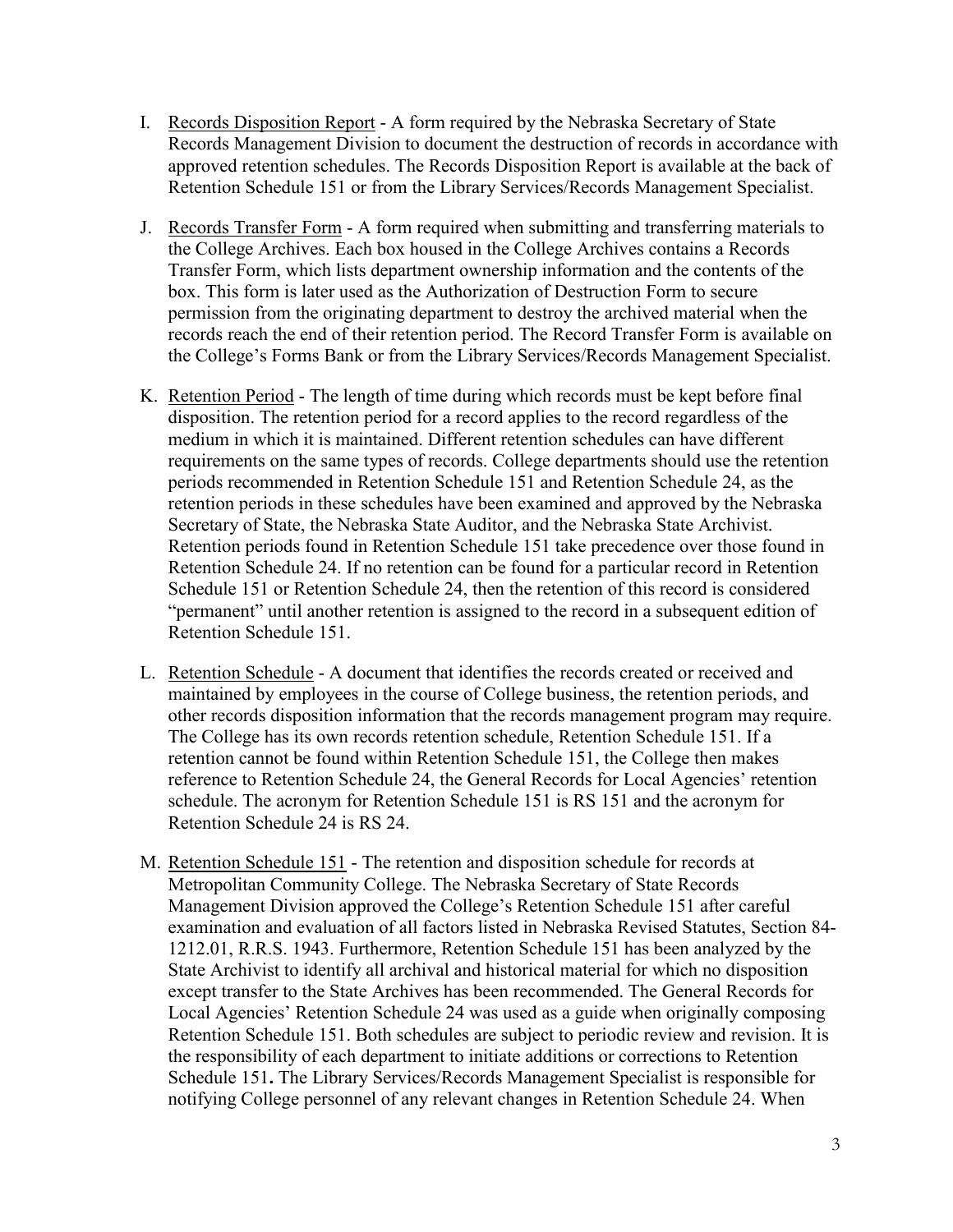implementing records retention at the College, Retention Schedule 151 and Retention Schedule 24 apply to all records in all storage areas of the College, including records stored within the departments, departmental basements, and the College Archives. When determining the retention period of College records, Retention Schedule 151 takes precedence over Retention Schedule 24 and any other State or Local retention schedule. Departments must follow Retention Schedule 151 to ensure the College's compliance with State recommendations concerning records management practices.

N. Storage Boxes - Specific storage cartons are used in the College Archives to allow for regular spacing and to ensure that materials are stored in acid-free containers. See Section 4.A for storage box specifications. One archival box when filled equals roughly one-half (1/2) to three-quarters (3/4) of a standard four-drawer filing cabinet drawer. Additionally, one storage box holds roughly one cubic foot of material. Before purchasing storage boxes, departments are encouraged to contact the Library Services/Records Management Specialist to check on the availability of free recycled archival storage boxes. If storage boxes need to be purchased, departments are responsible for the cost of the storage boxes. Heavy-duty Bankers R-Kive® boxes are available from Office Depot or from the Library Services/Records Management Specialist. A Budget Amendment form will be submitted for storage boxes purchased with College Archives' funds, transferring the cost of the storage boxes to the department.

# 2. Life Cycle of Records

- A. Active Records include those records which are created or received in the course of doing business and are usually referred to on a daily, weekly or monthly basis. They should be stored at the department level, usually for at least one year. Active records should be stored carefully, keeping FERPA and HIPAA regulations in mind. Departments are encouraged to create and implement a documented, standardized filing system. A good filing system includes the creation of file indexes for all storage containers (filing cabinets, shelving units, etc.). This allows for more efficient retrieval and transfer of records. Most files can be reviewed for retention and rotated at the end of the fiscal year, which frees up storage space for the newest records.
- B. Inactive Records include those records which are created or received in the course of doing business and are referred to on a yearly basis or less. Once the records have reached the end of their usefulness, they may be sent to another storage location, such as the College Archives or departmental storage areas, for the remainder of their retention period, as designated in Retention Schedule 151.
- C. Dead Records include those records which were created or received in the course of doing business and have reached the end of their retention period. If the records are currently held within the department or in departmental storage areas, the department that owns the copy of record is responsible for adherence to State practices when identifying and destroying Dead Records. The Library Services/Records Management Specialist manages the destruction of Dead Records housed in the College Archives.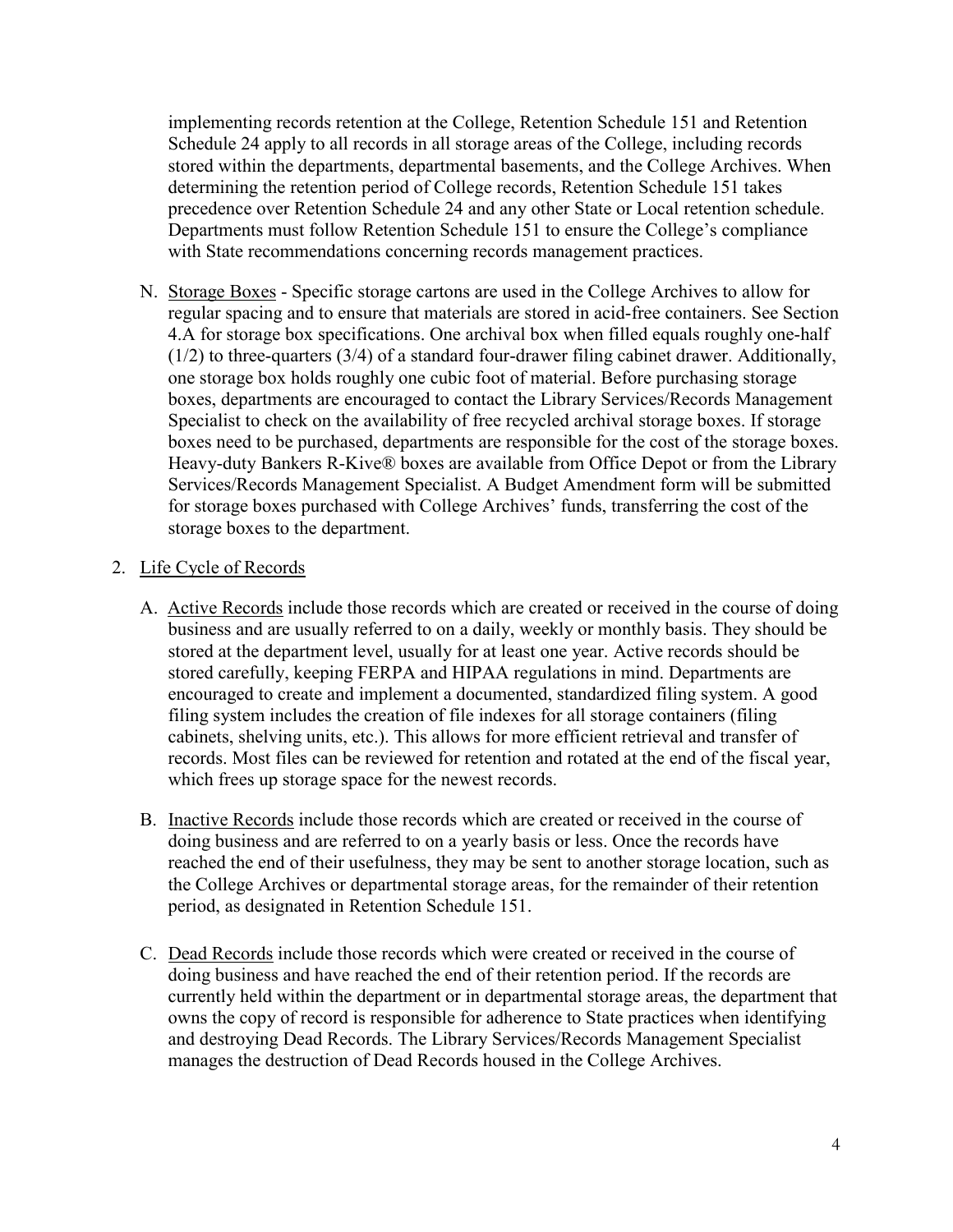### 3. Procedures for Handling Records within Your Department

Review Retention Schedule 151 to determine whether the status of the records currently held by your department is Active, Inactive, or Dead.

- A. Active Records should be retained within your department keeping FERPA and HIPPA regulations in mind.
- B. Inactive Records can be retained in departmental storage areas *or* sent to the College Archives.
	- 1) Inactive Records to be Retained in Departmental Storage Areas are managed by the originating department. When records are stored in departmental storage areas, compliance with Nebraska State recommendations concerning records management practices in maintaining the College records is the responsibility of the owning department. Records should be properly prepared for storage keeping FERPA and HIPAA regulations in mind and using the following guidelines:
		- a) Discard any blank forms, duplicate copies of documents, convenience copies of publications, etc., for which your department is not the office of record. Discard any materials with no informational value such as envelopes, routing slips, phone messages, illegible notes, etc..
		- b) Remove all hanging folders, binders, rubber bands, and paper clips. Remove materials from hanging folders and binders and insert in manila or colored file folders, maintaining the original order of the records. Label folders to make file retrieval easier. Replace paper clips and rubber bands with staples or binder clips.
		- c) Place the materials in the box in order, front-to-back for letter-sized files, side-toside for legal-sized files. Place records in the box in an upright manner, one folder behind the other, according to content, years covered, etc.. Folders should not be laid flat.
		- d) Pack the boxes loosely. Full boxes can weigh up to 50 pounds.
		- e) Records with similar retention periods and disposition requirements may be combined in the same box if doing so does not violate any FERPA/HIPAA regulations. *Do not* store materials with different retention periods in the same box.
	- 2) For Inactive Records to be Retained in the College Archives, see Section 4, Procedures for Transferring Records to the College Archives. Records housed in the College Archives are managed by the Library Services/Records Management Specialist.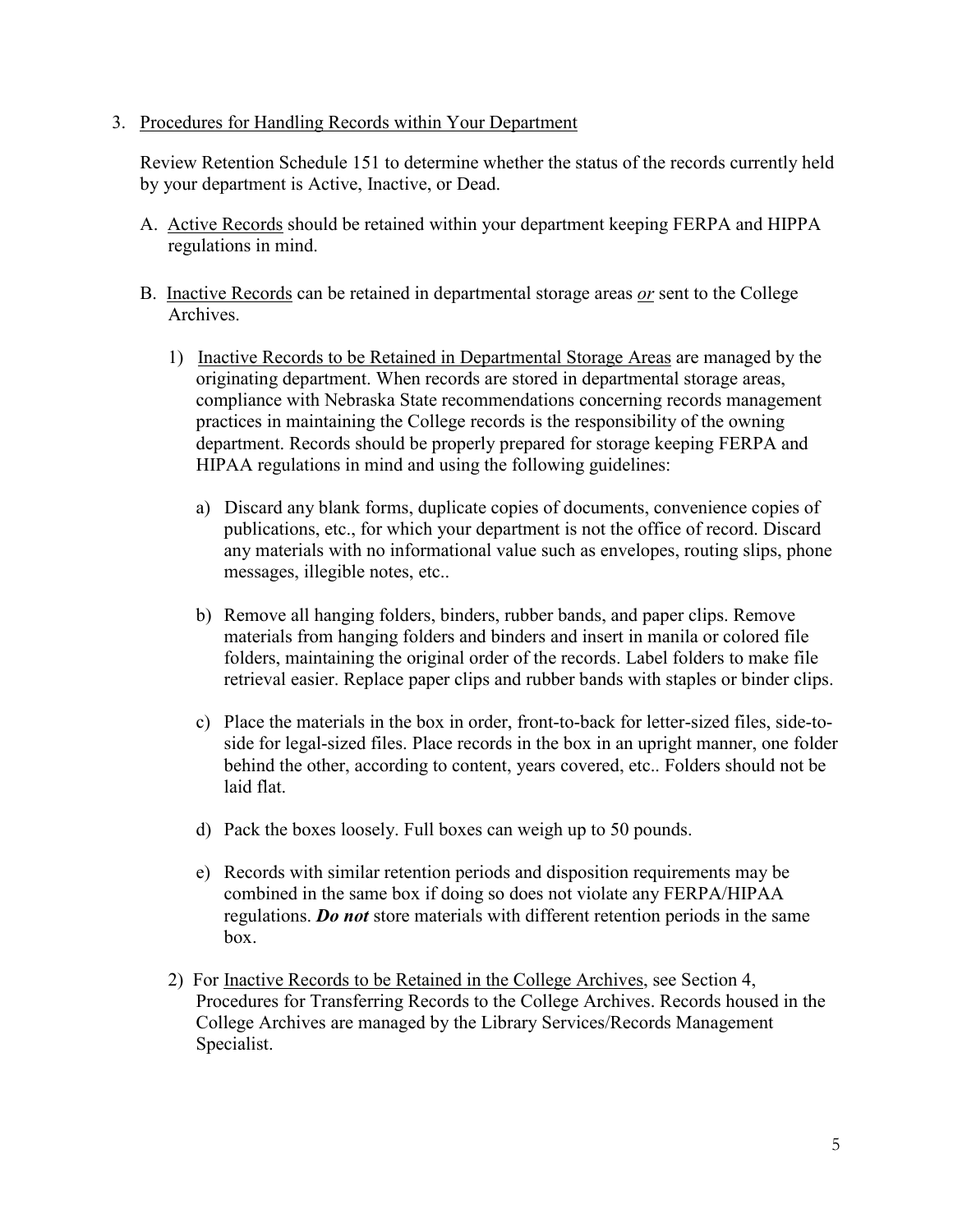- C. Dead Records Stored in Departmental Storage Areas may be disposed of by College departments, however, adherence to State approved records management practices must be enforced by department personnel.
	- 1) If the Department Does Not Own the Copy of Record, that is, if the copies are considered to be non-record documents, the department may dispose of the records according to FERPA/HIPAA guidelines, with no further action necessary.
	- 2) If the Department Owns the Copy of Record, the department must prepare and file a Records Disposition Report with both the Nebraska Secretary of State Records Management Division **and** the College Archives **before** disposing of the materials using the following procedure:
		- a) Gather the materials to be destroyed and list them according to content, years covered, etc..
		- b) Electronically complete and save (using a different name) a Records Disposition Report, available at the back of Retention Schedule 151 or from the Library Services/Records Management Specialist, using the following specifications when filling in the required information on the form:
			- (1) Agency = Metropolitan Community College

Division = department name (e.g. Academic Affairs, Accounting Services, etc.)

- (2) Schedule Number(s) = Schedule 151 and/or Schedule 24. Indicate which retention schedule is used as a resource for determining retention of the records being destroyed.
- (3) Record Medium = Check the appropriate check box to indicate if the record being withdrawn is paper, electronic, and/or fill in the blank line if some other type of medium is being disposed.
- $(4)$  Final Disposition Method = Indicate how final disposition will be accomplished, such as trash, recycled, deleted, in-house shredding or secure data destruction service, such as DataShield.
- (5) Volume or File Size of Records Disposed = Give an estimate of the size of the records to be withdrawn. Your best approximation will be adequate.

For paper records, report the total volume of records disposed in cubic feet. Use the estimating guide below or measure the volume (length x width x height) of the stack using a measuring stick, whichever is easier.

Vertical File Cabinet, 4 drawer letter-size…………6 cubic feet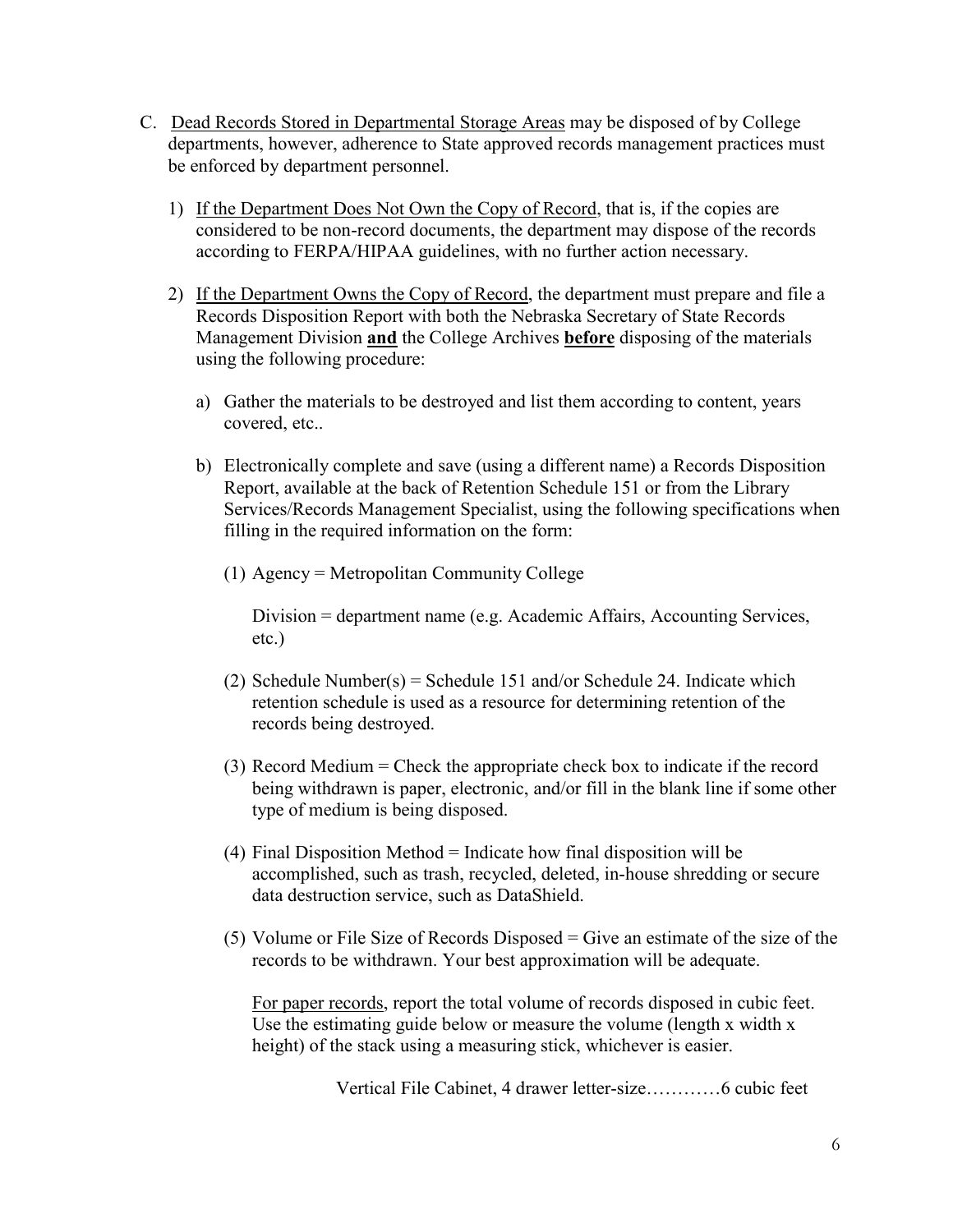| Vertical File Cabinet, 4 drawer legal-size8 cubic feet       |  |
|--------------------------------------------------------------|--|
| Lateral File Cabinet, 4 drawer/shelf letter-size9 cubic feet |  |
| Lateral File Cabinet, 4 drawer/shelf legal-size12 cubic feet |  |
|                                                              |  |
|                                                              |  |

For electronic records, report the total file size deleted.

- (6) Optional Details for Electronic and Paper Records = list the contents of the records being deleted or destroyed and add coverage dates, such as (July 2011-June 2014), (Fall 2012-Summer 2013), or (2010-2015), for these records either according to the content or collectively.
- (7) Sign and date the form
- c) Make two photocopies of the completed Records Disposition Report. Keep one copy for your department's records and send the other copy to the College Archives, FOC Bldg. #17, Room 010.
- d) Send the original copy of the Records Disposition Report to the Nebraska Secretary of State Records Management Division at the address shown on the Report in order to stay in accordance with Section 24-71 of Retention Schedule 24, the retention schedule of General Records for Local Agencies.
- e) Shred or recycle records as appropriate in accordance with FERPA/HIPPA guidelines. Any records that contain student or employee identification information must be destroyed by shredding.

### 4. Procedures for Transferring Records to the College Archives

Inactive Records to be Retained in the College Archives should be properly prepared and stored using the following guidelines:

- A. Use only special regulation boxes to store records in the College Archives. Heavy-duty Bankers R-Kive® 10"H x 12"W x 15"D Storage Boxes should be used for storage of archival materials. Office Depot offers Bankers R-Kive® Boxes in an assortment of colors, such as white with blue, black, red, or green trim. Contact the Library Services/Records Management Specialist for your department's assigned box color code. Recycled/used archival boxes may be available from the College's Library Services/Records Management Specialist. Keep in mind that one archival box holds approximately one-half  $(1/2)$  to three-quarters  $(3/4)$  of a standard letter-size vertical file cabinet drawer. If your records require odd-sized containers, contact the Library Services/Records Management Specialist to discuss alternative boxing and storage arrangements.
- B. Prepare and pack the materials to be archived using the procedures outlined in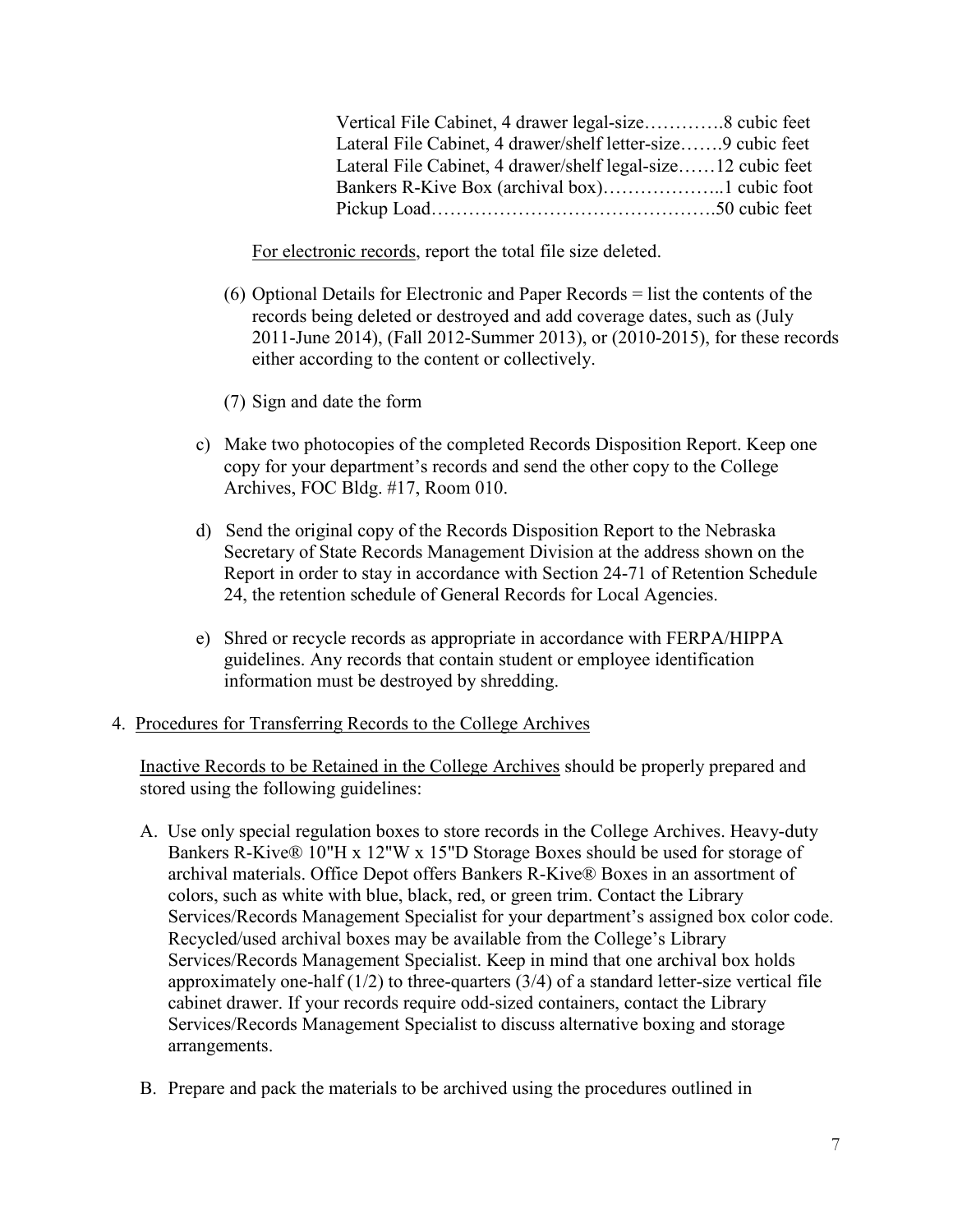sub-paragraphs 3.B.1 a-e, which list the procedures for preparing records for storage.

- C. Electronically complete and save (using a different name) a Records Transfer Form for each box sent to the College Archives. This form is available on the College's Forms Bank. There are directions at the bottom of the Records Transfer Form to help you process transfers to the College Archives. Note that all fields must be filled out on the form, with the exception of the Special Instructions section, in order for the materials to be processed upon receipt in the College Archives. When filling out the form, remember to do the following:
	- 1) Provide page numbers if more than one page is needed to list the contents of the box (e.g. 1 of 2, 2 of 3, 4 of 10, etc.).
	- 2) Provide the date that materials are sent to the College Archives.
	- 3) Provide department and departmental contact information, including campus address of the department, and the name, title, phone number, and e-mail address of the Records Contact Person (include the 5-digit campus phone extension number and an abridged e-mail address, e.g. x22817/cwhite).
	- 4) Include Special Instructions for anything that the Library Services/Records Management Specialist needs to know when handling and storing the materials properly, such as retaining materials beyond the retention period because of legal requirements, public record vs. non-public record, a list of people who can access the records without departmental consent, etc..
	- 5) Determine the disposal date according to the College's Retention Schedule 151, or Schedule 24, if needed. Sometimes the disposal date is "never," which is best phrased as "Permanent" or "PERM." Examples of permanent records would include student grade sheets from Records or Board of Governor Meeting Minutes from the President's Office. If you need further assistance in determining or interpreting disposal dates, contact the Library Services/Records Management Specialist.
	- 6) Provide the Title of Record and Dates Covered by Record, which is a listing of the box's contents, to make retrieval of the information easier. The list should be as specific as possible to allow for better indexing. Avoid abbreviations and jargon whenever possible. If acronyms must be used, spell them out initially for reference. Shorten long lists by using beginning and ending reference points (e.g. Faculty Files, Anderson-Jones, 1999-2002).
- D. Prepare the box for transfer to the College Archives.
	- 1) Place a completed print copy of the Records Transfer Form **inside** each box on top of the materials being sent to the College Archives.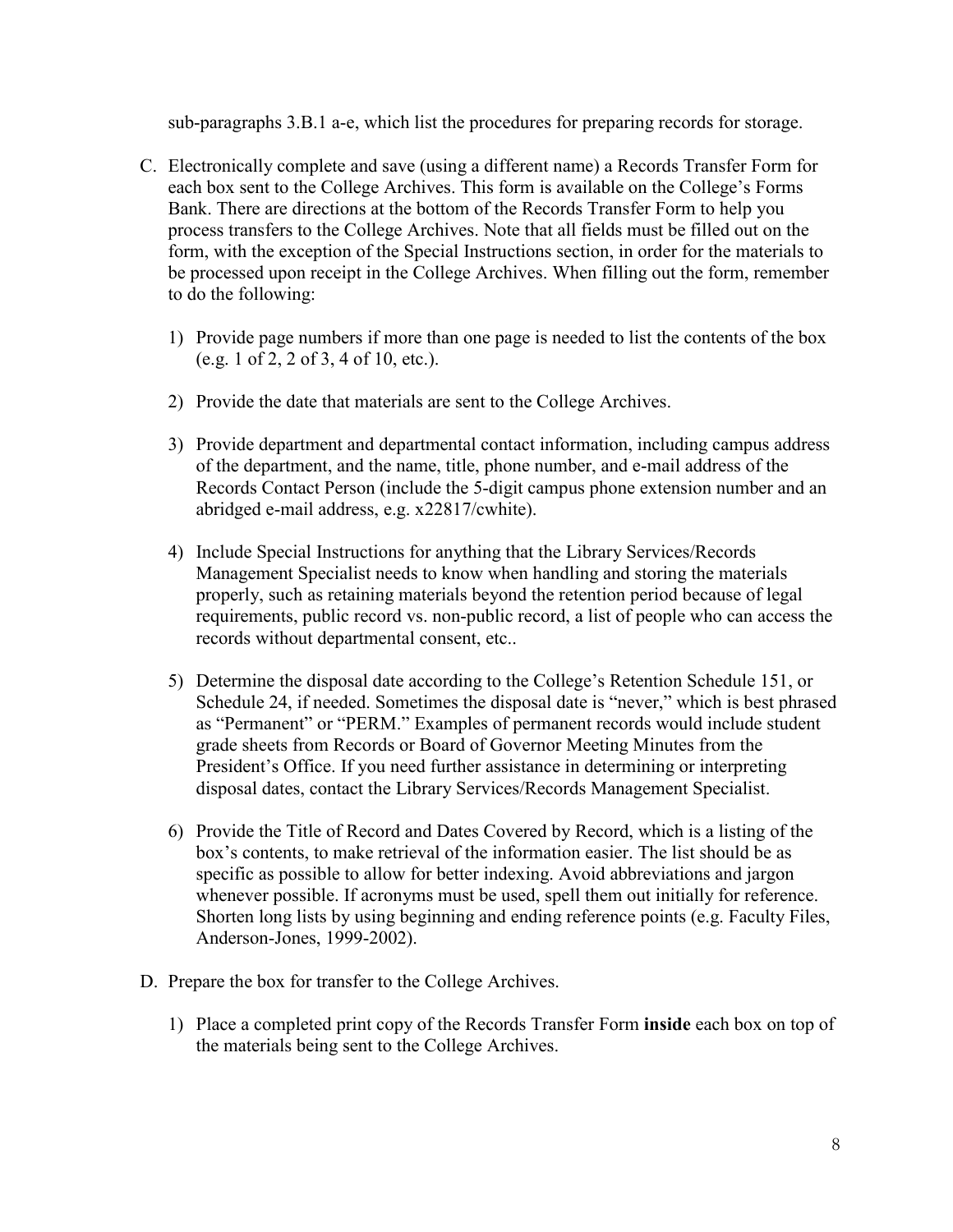- 2) Tape the box shut, using a few short strips of **masking tape** on the lid. Be aware, using clear packing tape or too much tape can damage the box.
- 3) Address the box to College Archives, FOC Bldg. #17, Room 010.
- 4) Submit a Work Request Form, which is located on the Forms Bank, to alert Facilities of your need to transfer the box(es) to the College Archives. On this form, indicate how many boxes you are sending. Please do not contact Central Stores to transfer records to the College Archives.
- E. Send an electronic copy of each Records Transfer Form to the Library Services/Records Management Specialist via e-mail. This will alert him or her of your shipment to the College Archives.
- F. Once the materials have been cataloged into the College Archives database, you will receive an updated copy of this form by e-mail with the Box Location filled in, which will allow for easier retrieval of your archived records in the future, should the need arise. Please refer to this document when requesting records from the College Archives.
- 5. Procedures for Retrieving Records from the College Archives

Some records housed in the College Archives, such as timecards, payroll records, purchase orders and student records, are considered confidential and will only be made available to the originating department or to another College department with the originating department's consent. Other records are considered to be of public record and are available to departments College-wide. When requesting to view archived records, use the following procedure:

- A. Contact the Library Services/Records Management Specialist via phone or e-mail. If possible, provide the Box Location of the materials needed. If this information is not available, be prepared to give a specific description of the records you are seeking. The Library Services/Records Management Specialist will schedule a date and time to meet with you in the College Archives.
- B. If specific records are sought from the College Archives, print copies can be created by photocopying the record or electronic copies can be captured by scanning and uploading the record to a College network system. No other means of duplicating records is permitted without prior authorization of the College President or his or her designee.
- C. If general information is sought, upon signing a Request for Materials from the College Archives form, boxes can be temporarily removed from the College Archives by the originating department. Departments may be allowed to remove materials that do not belong to their department only after the Library Services/Records Management Specialist has secured permission from the originating, owning department. The requested boxes must be identified in the Request for Materials form, including Box Location and contents. This form will accompany the requested archived materials when transported from the College Archives to the requesting department. When returning